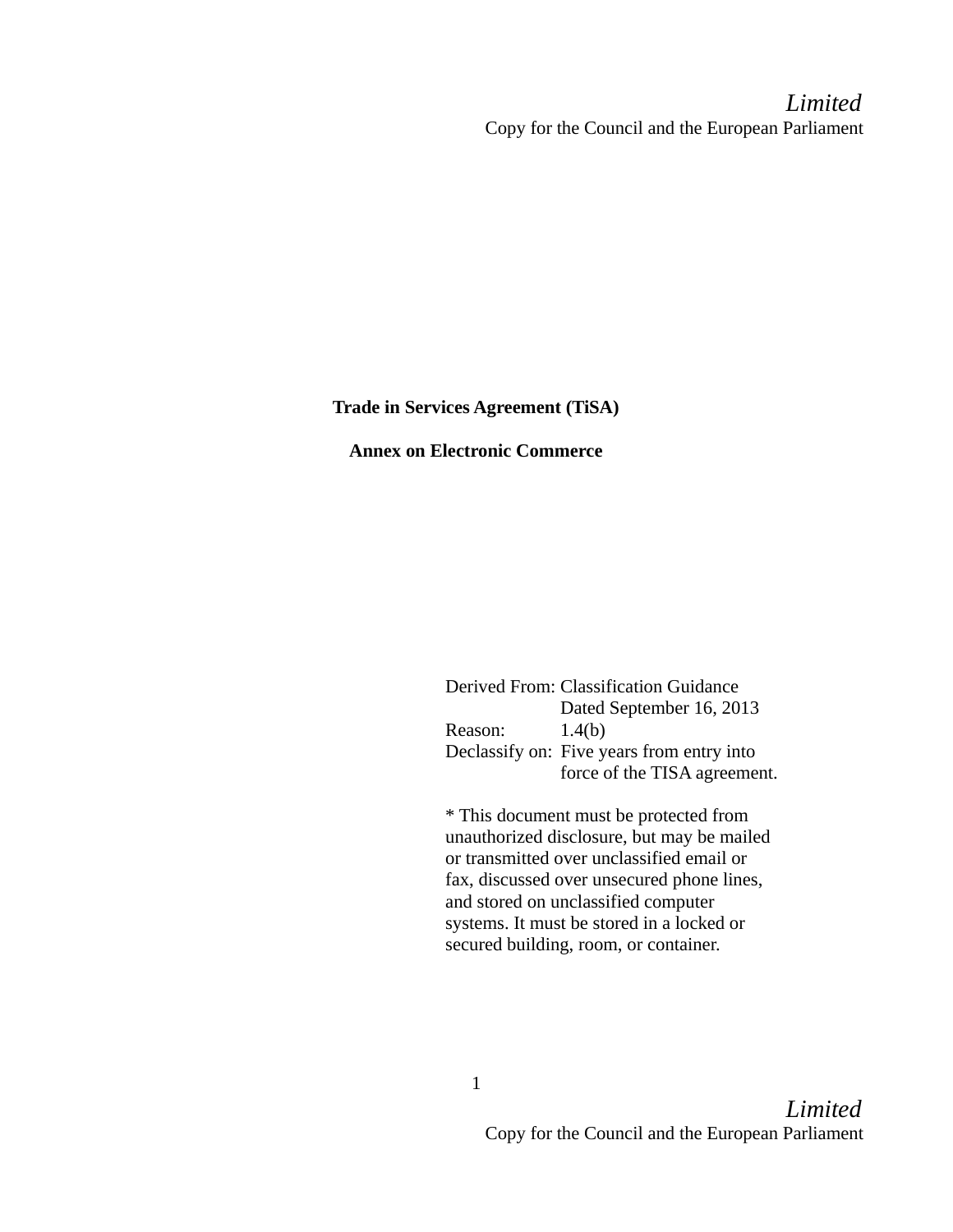#### Article 1: General Provisions

### 1. [AU/CA/CL/TW/CO/CR/EU/HK/IS/IL/JP/KR/LI/MX/NZ/NO/PA/PE/CH/TR/US

- propose: This Annex shall apply to measures [CH oppose; IL considering: adopted or maintained] by [CH propose: Parties] [CH oppose: a Party] affecting trade in services [AU/CA/CO/EU/HK/MU/PE/US propose; CL/CR/IL/MX/NO considering: using or enabled] by electronic means.]
- 2. [CH propose; AU/CA/CL/TW/CO/EU/IL/JP/MX/NZ/PE oppose; MU/PK considering: Without prejudice to the policy objectives and legislation of the Parties in areas such as the protection of intellectual property, the protection of privacy and of the confidentiality of personal and commercial data, the protection of consumers and the protection and promotion of the diversity of cultural expressions (including through public funding and assistance) and fiscal measures.]
- 3. [KR/CH propose; AU/CA/CL/EU/MX/NZ/NO/PE oppose: This Annex does not apply to financial services.]
- 3 alt. [US propose: The possible applicability of Article 2 (Movement of Information) and Article 9 (Local Infrastructure) of this Annex to financial services is under consideration.]
- 4. **[HK/JP/KR propose; CL/CH considering:** For greater certainty, the obligations contained in the Article 2 (Cross-Border Information Flows), Article 6 (Transfer or Access to Source Code) and Article 9 (Local Infrastructure and Local Presence) are subject to the relevant provisions and exceptions of this Agreement.]
- 5. **[HK/JP/KR propose; CL/MX/CH considering:** The obligations under Articles (Cross-Border Information Flows, Transfer or Access to Source Code, and Local Infrastructure and Local Presence) shall not apply to:
	- (a) the measures adopted or maintained by a Party, which are set out in the List of Exemptions in accordance with Paragraph 2 of Article (Most-Favored-Nation Treatment); and
	- (b) the terms, limitations, conditions and equalizations, which are set out in Party's Schedule.]
- 6. [HK/JP/KR/US propose; IL/MX/CH considering: This Annex shall not apply to:
	- (a) government procurement; or
	- (b) [US considering: subsidies or grants provided by a party including governmentsupported loans, guarantees, and insurance.]]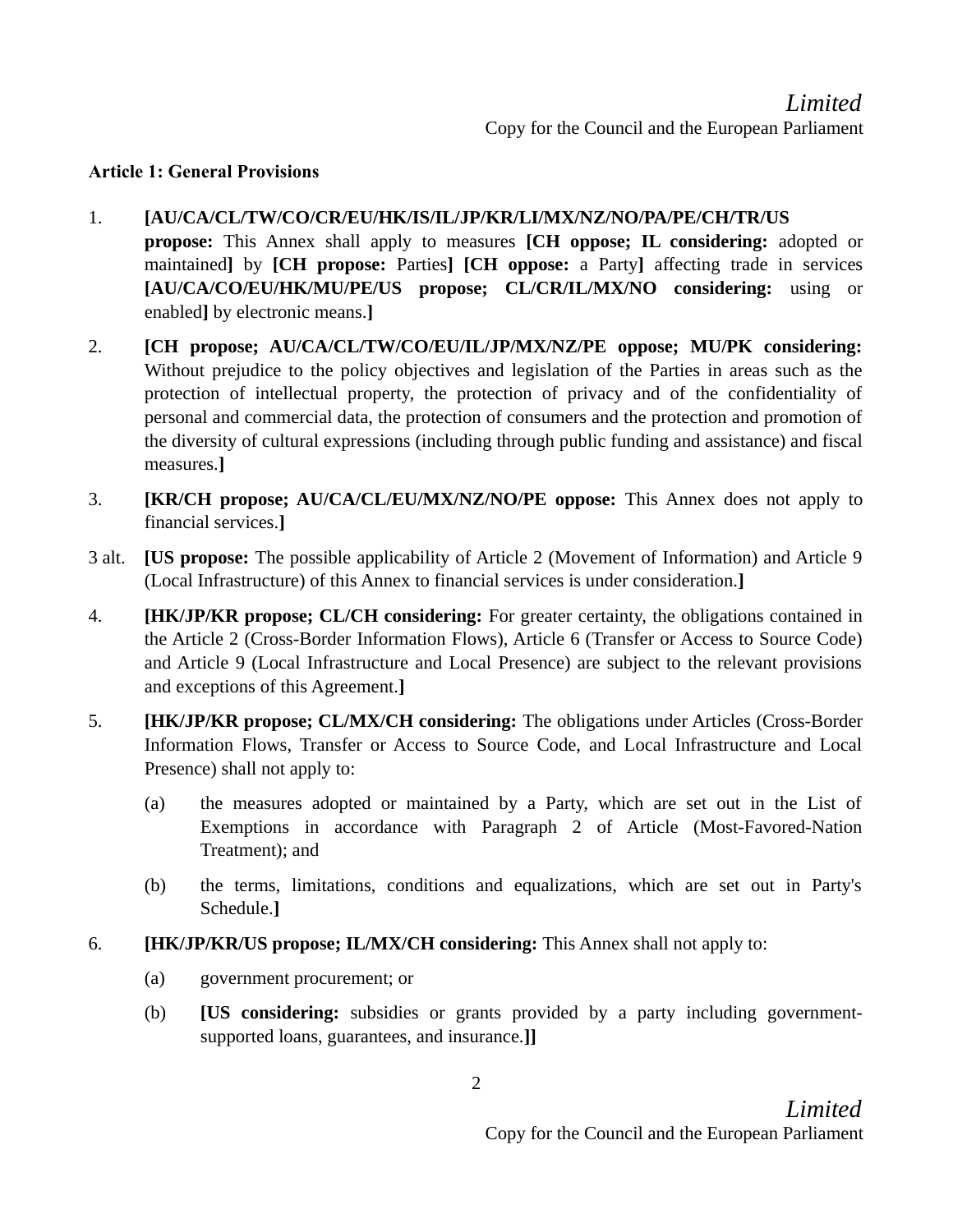# Limited Copy for the Council and the European Parliament

# Article 2: [CA/PE/US propose: Movement of Information] [JP/MX/CH propose: Cross-Border Information Flows]

[HK: There should be a balance between free movement of information across border and protection of personal data. Advancing the former cause should be without prejudice to safeguarding the latter right. In HK, we have in place a relevant legal framework, Personal Data (Privacy) Ordinance, which requires that certain conditions (e.g. written consent) be met before a transfer of personal data to a place outside Hong Kong can be made. It is against this background that we propose the bracketed text as set out in paragraph 1 below.]

- X. **[CA/CL/CO/MX/NZ/PE propose:** The Parties recognize that each Party may have its own regulatory requirements concerning the transfer of information by electronic means.]
- X alt. **[CH propose:** Each party applies its own regulatory regime concerning the transfer of data and personal data by electronic means.]
- 1. **[HK propose:** Without prejudice to the domestic legal framework adopted or maintained under Article 4 or for the protection of the privacy of individuals in relation to personal data, [CA/TW/CO/JP/MX/US propose; PE considering: No Party may prevent a service supplier of another Party from transferring, accessing processing or storing information, including personal information, within or outside the Party's territory, where such activity is carried out in connection with the conduct of the service supplier's business.]
- 2. **[CH propose:** Parties should have measures to protect consumers engaging in electronic commerce from fraudulent and deceptive commercial practices.]
- 3. **[CH propose:** Parties should enhance their enforcement capacity to ensure that the applicable laws and regulations concerning the protection of data and privacy are complied with.]
- 4. **[CA/CL/CO/JP/MX propose; PE/PK considering:** Nothing in this Article shall prevent a Party from adopting or maintaining measures inconsistent with paragraph 1 to achieve a legitimate public policy objective, provided that such measures are not applied in a manner which would constitute a means of arbitrary or unjustifiable discrimination or disguised a restriction on trade.]

[US propose: The possible applicability of this Article to financial services is under consideration.]

[CA propose; US considering: This article does not apply to:

- (a) government procurement and
- (b) information: held or processed by, or on behalf of, a Party or measures related to that information.]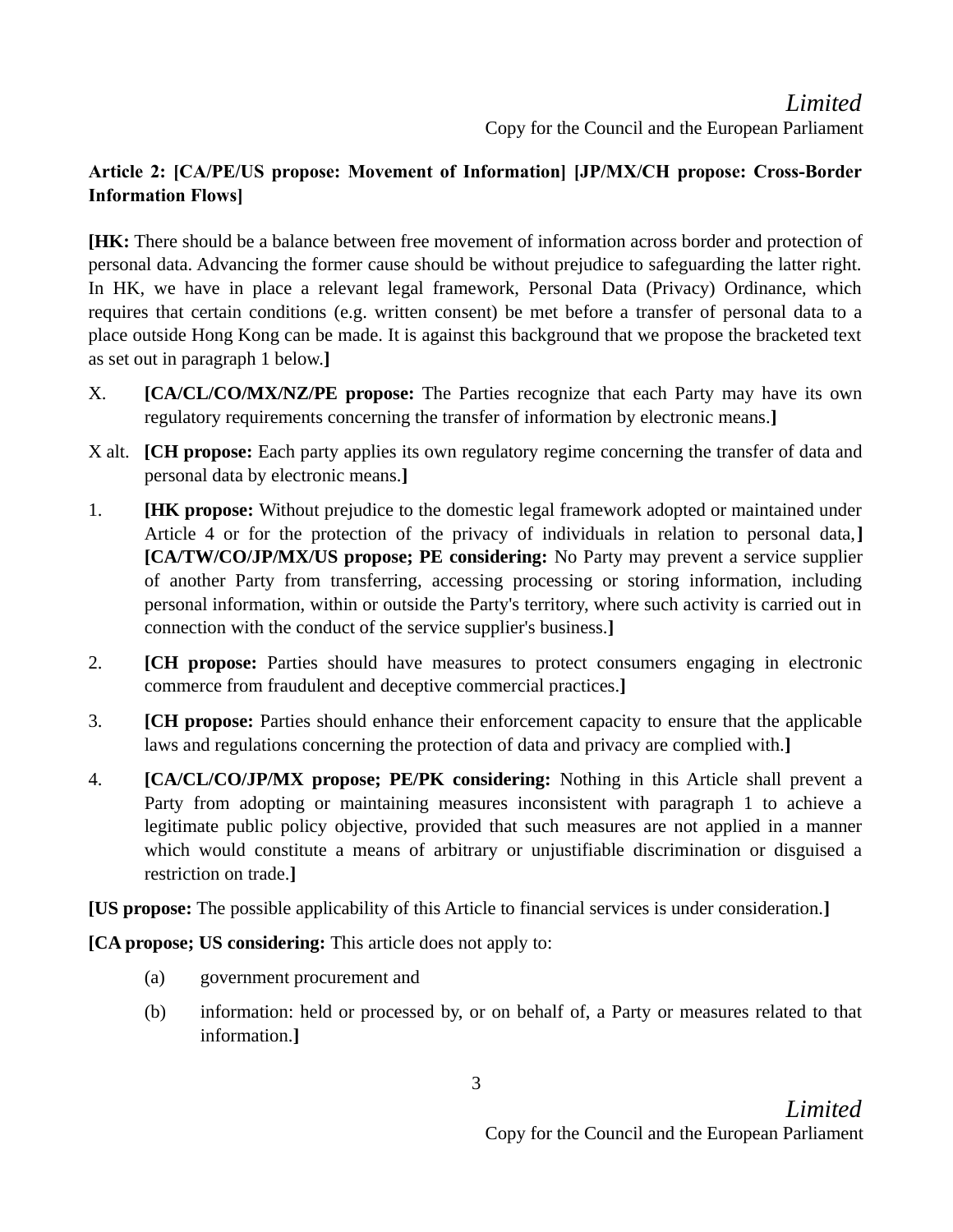## Article 3: Online Consumer Protection

- 1. [AU/CA/CL/TW/CO/EU/HK/IS/IL/JP/KR/LI/MX/NZ/NO/PA/PE/CH/TR/US propose; CR considering: The Parties recognize the importance of maintaining and adopting transparent and effective measures to protect consumers from fraudulent and deceptive commercial [US propose: practices] [US oppose: activities] [CO/JP/MX propose:, as well as measures conducive to the development of consumer confidence,] when they engage in electronic commerce.]
- 2. [AU/CA/CL/TW/CO/EU/HK/IS/IL/JP/KR/Ll/MX/NZ/NO/PA/PE/CH/TR/US propose: To this end, each Party shall adopt or maintain consumer protection laws to prescribe fraudulent and deceptive commercial [US propose: practices] [US oppose: activities] that cause harm or potential harm to consumers engaged in [CO/CH propose: electronic commerce] [AU/CL/JP/KR/NZ/PE/US propose: online commercial activities.]
- 3. [AU/CL/TW/CO/HK/IL/JP/KR/MX/NZ/NO/PA/PE/TR/US propose; CA/EU considering: The Parties] [AU/CL/JP/MX/NZ/PE/US propose: recognize the importance of] [CL/CO/IL/MX/PA/PE propose: shall endeavor to promote the] cooperation between their respective national consumer protection agencies or other relevant bodies on activities related to [JP/TR considering: cross-border] electronic commerce in order to enhance consumer welfare [MX propose: confidence].]

## Article 4: Personal Information Protection

- 1. [AU/CA/CL/TW/CO/lL/JP/KR/MX/NZ/NO/PA/PE/CH propose: The Parties recognize the [CH propose: rights of consumers] [CH oppose: economic and social benefits] of [CH propose: the protection of] [CH oppose: protecting] the personal information [CH oppose: of users of electronic commerce] and the contribution that this makes to enhancing consumer confidence in electronic commerce.]
- 2. [AU/CA/CL/TW/CO/IL/KR/MX/NZ/NO/PA/PE/CH propose: [CH oppose: To this end,] each Party shall adopt or maintain a domestic legal framework that provides for the protection of the personal information of the users of electronic commerce. In the development of these personal information protection frameworks, each Party should take into account principles and guidelines of relevant international bodies.]

[CA propose: Each Party shall ensure that its domestic legal framework for the protection of personal information of users of electronic commerce is applied on a non-discriminatory basis.]

# 3. [AU/CA/CL/TW/CO/IL/JP/KR/MX/NZ/NO/PA/PE/CH propose: Each Party [CH propose: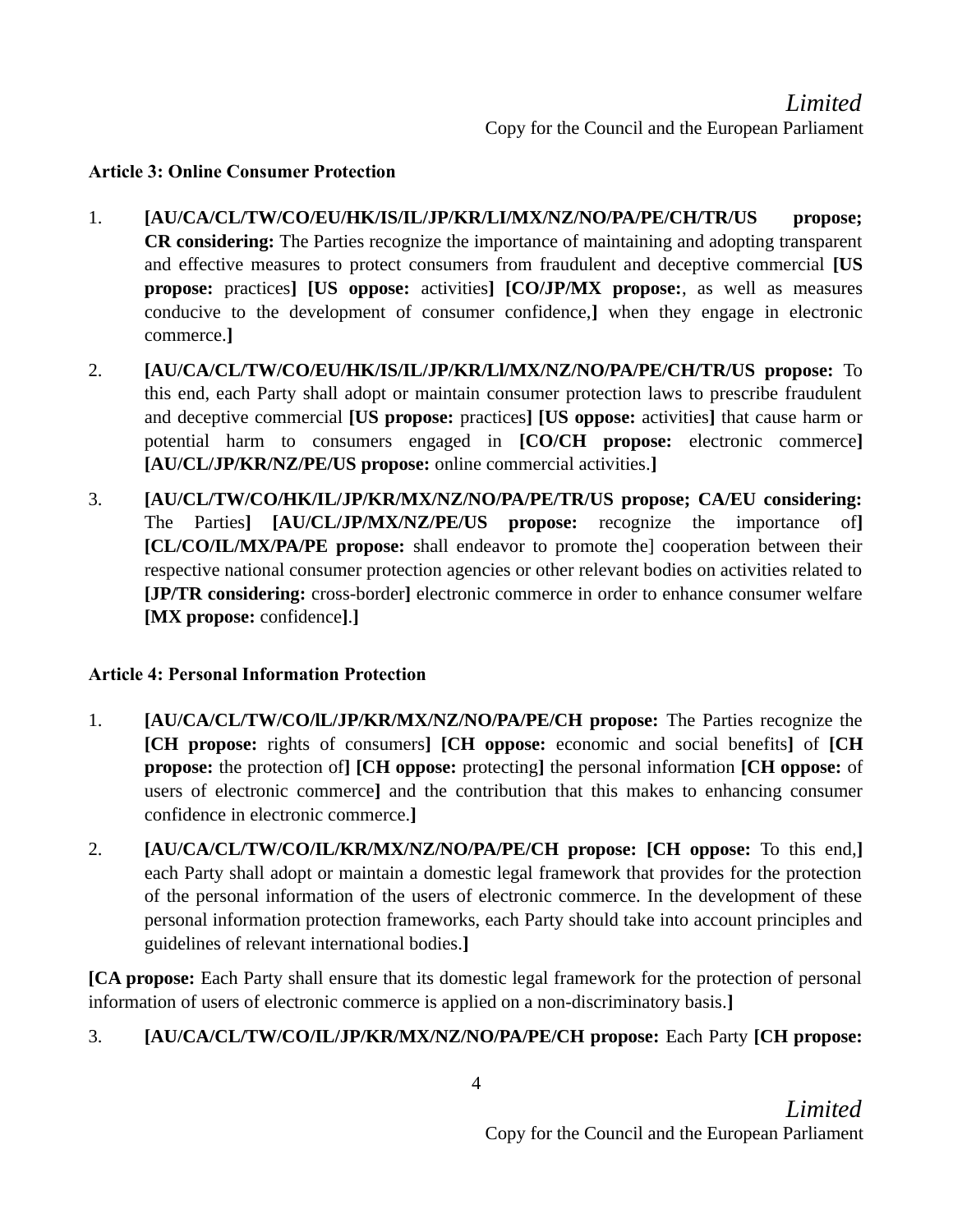# Limited Copy for the Council and the European Parliament

shall] [CH oppose: should] publish [CH propose: comprehensive] information on the personal information protections it provides to users of electronic commerce, including:

- (a) how individuals can pursue remedies; and
- (b) how business can comply with any legal requirements.]

## Article 5: Unsolicited Commercial Electronic Messages

- 1. [AU/CA/CL/CO/CR/EU/HK/IS/IL/JP/KR/LI/MX/NZ/NO/PA/PE/CH/TR/US propose: Each Party shall [TW/CH propose: endeavor to] adopt or maintain measures regarding unsolicited commercial electronic messages that:
	- (a) require suppliers of unsolicited commercial electronic messages to facilitate the ability of recipients to [US propose: prevent ongoing reception of] [US oppose: stop] such messages; or [EU/NO/CH propose; AU/PE/US oppose: and]
	- (b) require the consent, as specified according to the laws and regulations of each Party, of recipients to receive commercial electronic messages; [EU/NO/CH oppose: or
	- (c) otherwise provide for the minimization of unsolicited commercial electronic messages.]]
- 2. [AU/CA/CL/CO/CR/EU/HK/IL/JP/KR/MX/NZ/NO/PE/TR/US propose: Each Party shall [TW propose: endeavor to] provide recourse against suppliers of unsolicited commercial electronic messages who do not comply with its measures implemented pursuant to paragraph 1.]
- 3. [AU/CA/CL/TW/CO/CR/EU/HK/IS/IL/JP/KR/LI/MX/NZ/NO/PE/TR/US propose; PA considering: The Parties shall endeavor to cooperate in cases of mutual concern regarding the regulation of unsolicited commercial electronic messages.]

## Article 6: Transfer or Access to Source Code

- 1. **[JP/CH propose; CA considering:** No Party may require the transfer of, or access to, source code of software owned by a person of another Party, as a condition of providing services related to such software in its territory.]
- 2. **[JP/CH propose:** Nothing in this Article shall prevent a Party from adopting or maintaining measures inconsistent with paragraph 1 to achieve a legitimate public policy objective, provided that such measures are not applied in a manner which would constitute a means of arbitrary or unjustifiable discrimination or disguised a restriction on trade.]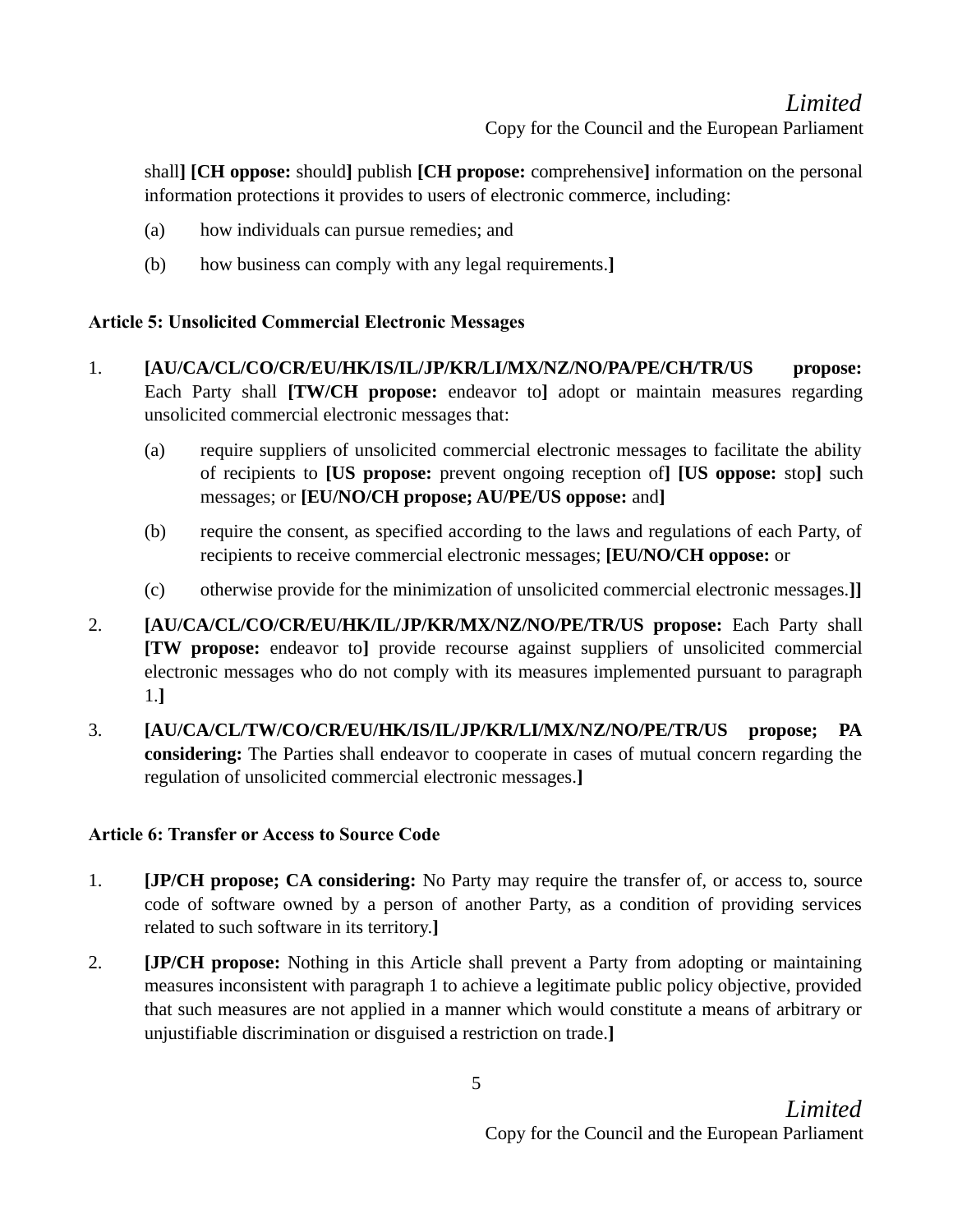## Article 7: Open Networks, Network Access and Use [CH propose: Open Internet]

- 1. [AU/CA/CL/CO/HK/IL/JP/NZ/NO/PE/CH/US propose; KR considering: Each Party recognizes [AU/HK/NZ propose: the benefits of] [that] consumers in its territory, subject to applicable laws, and regulations, [HK/NZ propose: being] [should be] able to:
	- (a) access and use services and applications of their choice available on the Internet, subject to reasonable network management;
	- (b) connect their choice of [NZ propose: end user] devices to the Internet, provided that such devices do not harm the network; and
	- (c) have access to information on network management practices of their Internet access service suppliers.]
- 2. **[CH propose; KR oppose:** Parties, preferably through relevant regulators, should promote the ability of consumers legitimately to access, share and distribute information as well as running applications and using services of their choice. Parties should not restrict the ability to supply services over the Internet including on a cross-border and technologically neutral basis, and should promote the interoperability of services and technologies, where appropriate.]
- 3. **[CO/JP propose; KR oppose:** Each Party shall endeavor not to restrict the ability of service suppliers to supply services over the Internet on a cross-border and technologically neutral basis, [CO propose: and shall endeavor to promote the interoperability of services and technologies, where appropriate.]]

## Article 8: Location of Computing Facilities [KR propose:<sup>1</sup>]

- X. **[CA/CL/PE propose:** The Parties recognize that each Party may have its own regulatory requirements regarding the use of computing facilities including requirements that seek to ensure the security and confidentiality of communications.]
- 1. [CA/CO/JP/PE/PK/US propose; CH oppose; MX considering: No Party may require a service supplier, as a condition for supplying a service **[CO oppose:** or investing in its territory], to use or locate computing facilities in the Party's territory.]

[CO propose: However, nothing in paragraph 1 should prevent a Party from conditioning the receipt or continue receipt of an advantage on compliance with the requirement to use, establish, or expand computing facilities in its territory, including those needed for the processing or storage of data.]

<sup>1</sup> [KR propose: Article 9 does not apply with respect to suppliers of public telecommunication networks or services.]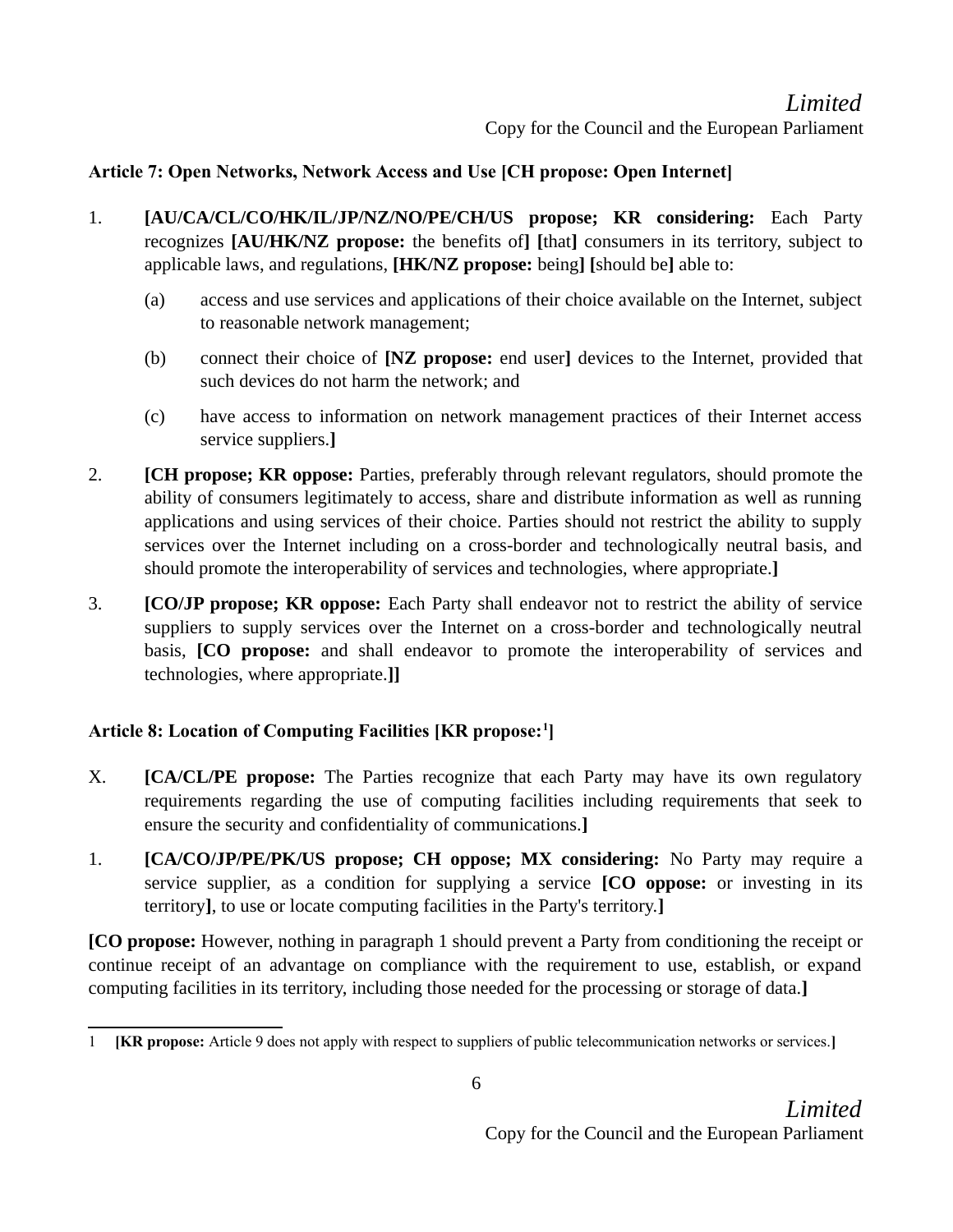- 2. **[CH propose; KR oppose:** Parties should not require suppliers of electronic commerce to use or establish any local infrastructure as a condition for the supply of services.]
- 3. **[CA/CL/CO/JP/MX/PK propose:** Nothing in this Article shall prevent a Party from adopting or maintaining measures inconsistent with paragraph 1 to achieve a legitimate public policy objective, provided that such measures are not applied in a manner which would constitute a means of arbitrary or unjustifiable discrimination or disguised a restriction on trade.]

[US propose: The possible applicability of this Article to financial services is under consideration.]

[CA propose: This article does not apply to:

- (a) government procurement and
- (b) information held or processed by, or on behalf of, a Party or measures related to that information.]

## Article 9: Electronic Authentication and Electronic Signatures

- 1. [AU/CA/TW/CO/EU/IS/JP/KR/MX/NO/PA/PE/CH/TR/US propose: Except where otherwise provided for in its law, a Party shall not deny the legal validity of a signature solely on the basis that the signature is in electronic form.]
- 2. [AU/CA/TW/CO/EU/IS/JP/KR/MX/NO/PE/TR/US propose: No Party may adopt or maintain measures for electronic authentication that would:
	- (a) prohibit parties to an electronic transaction from mutually determining the appropriate authentication methods for that transaction; or
	- (b) prevent parties from having the opportunity to establish before judicial or administrative authorities that their electronic transaction complies with any legal requirements with respect to authentication.]
- 3. [AU/CA/TW/CO/EU/IS/JP/KR/MX/NO/PE/TR/US propose: Notwithstanding paragraph 2, a Party may require that, for a particular category of transactions, the method of authentication meet certain performance standards or be certified by an authority accredited in accordance with the Party's law.]

## Article 10: Customs Duties on Electronic Transmissions

# 1. [AU/CA/CL/TW/CO/CR/EU/HK/IS/JP/MU/MX/NZ/NO/PA/PE/PK/TR/US propose: No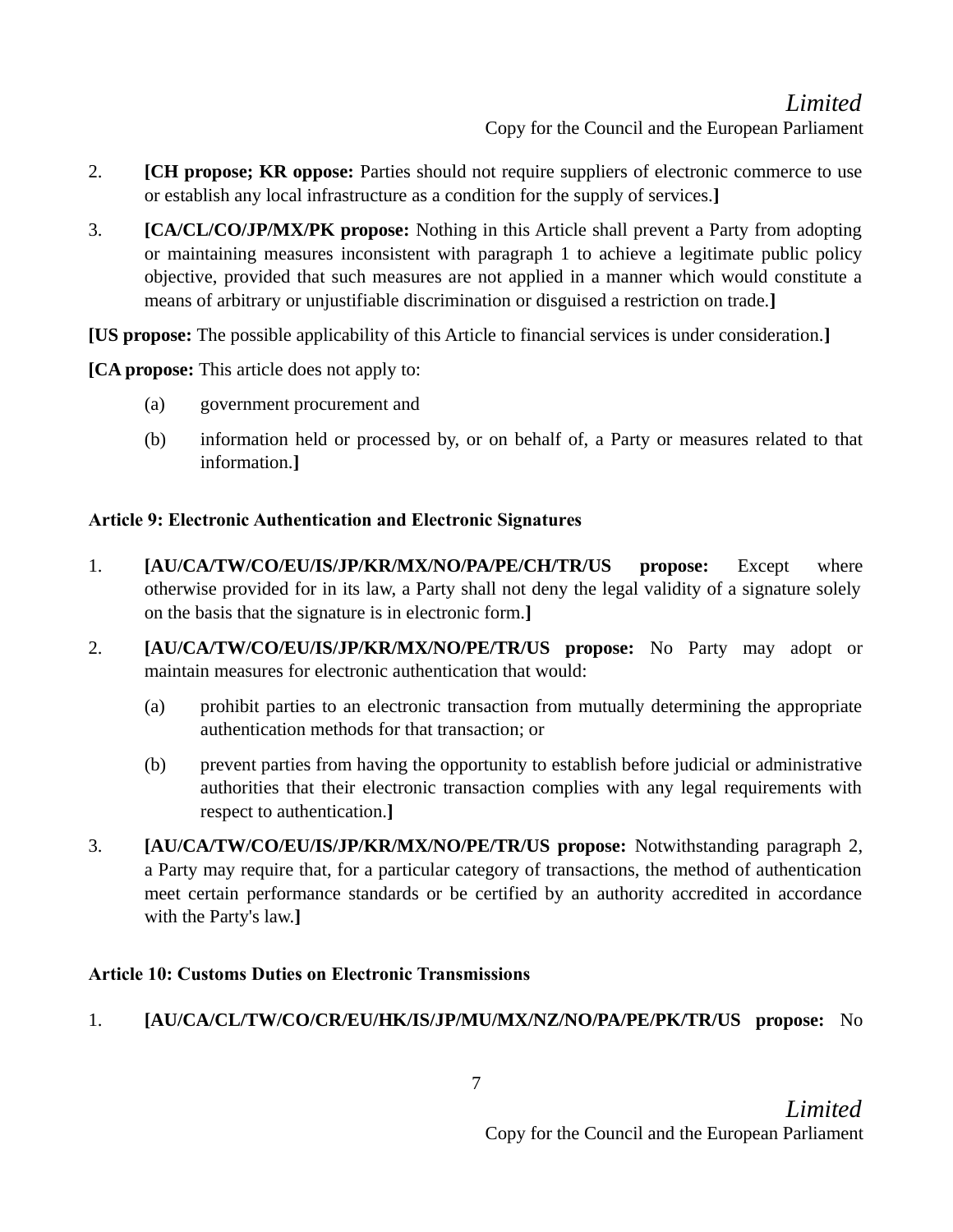# Limited

Copy for the Council and the European Parliament

Party may impose customs duties, [EU propose; JP/MX considering; AU/CA/TW/HK/MU/NZ/PK/US oppose: fees or charges] on [US propose: or in connection with electronically transmitted content.] [electronic transmissions.]

- 1 alt. [CH propose: The Parties confirm their current practice under the terms of the decision of WTO Ministerial Conference of not imposing customs duties on electronic transmissions.]
- 2. [AU/CA/CL/TW/CO/CR/EU/IS/HK/JP/MU/MX/NZ/NO/PA/PE/PK/TR/US propose: For greater certainty nothing in paragraph 1 prevents a Party from imposing internal taxes, fees or other internal charges on [AU/TW/CL/CO/CR/EU/MX/NZ/NO/PA/PE/TR propose: electronic transmissions] [US propose: electronically transmitted content], [CR considering: provided that such taxes, fees or charges are imposed in a manner consistent with this Agreement].]

#### Article 11: International Cooperation

- 1. **[CO/JP/NO propose:** Each Party shall endeavor to cooperate with the other Parties to increase the level of digital literacy globally and reduce the "digital divide".]
- l alt. [CH propose: Parties affirm their intention to work together and cooperate in international fora to increase the level of digital literacy and to reduce the global digital divide.]
- 2. **[CO/CH propose:** Parties will **[CO propose:** to the extent possible] exchange information in the area of electronic commerce. That may include information on, inter alia:
	- (a) technological developments and research in the area of electronic commerce;
	- (b) commercial and technical aspects of the supply of electronic commerce through all modes of supply;
	- (c) available possibilities for the exchange of electronic commerce technology; and
	- (d) applicable laws and regulations, legislative processes and recent legislative developments; applicable technical standards.]
- 3. [CO/NO/CH propose: Parties will exchange views on developments related to electronic commerce at the international level.]
- 4. **[CH propose:** Parties affirm their intention to:
	- (a) promote these provisions in order to contribute to the expansion and spread of electronic commerce; and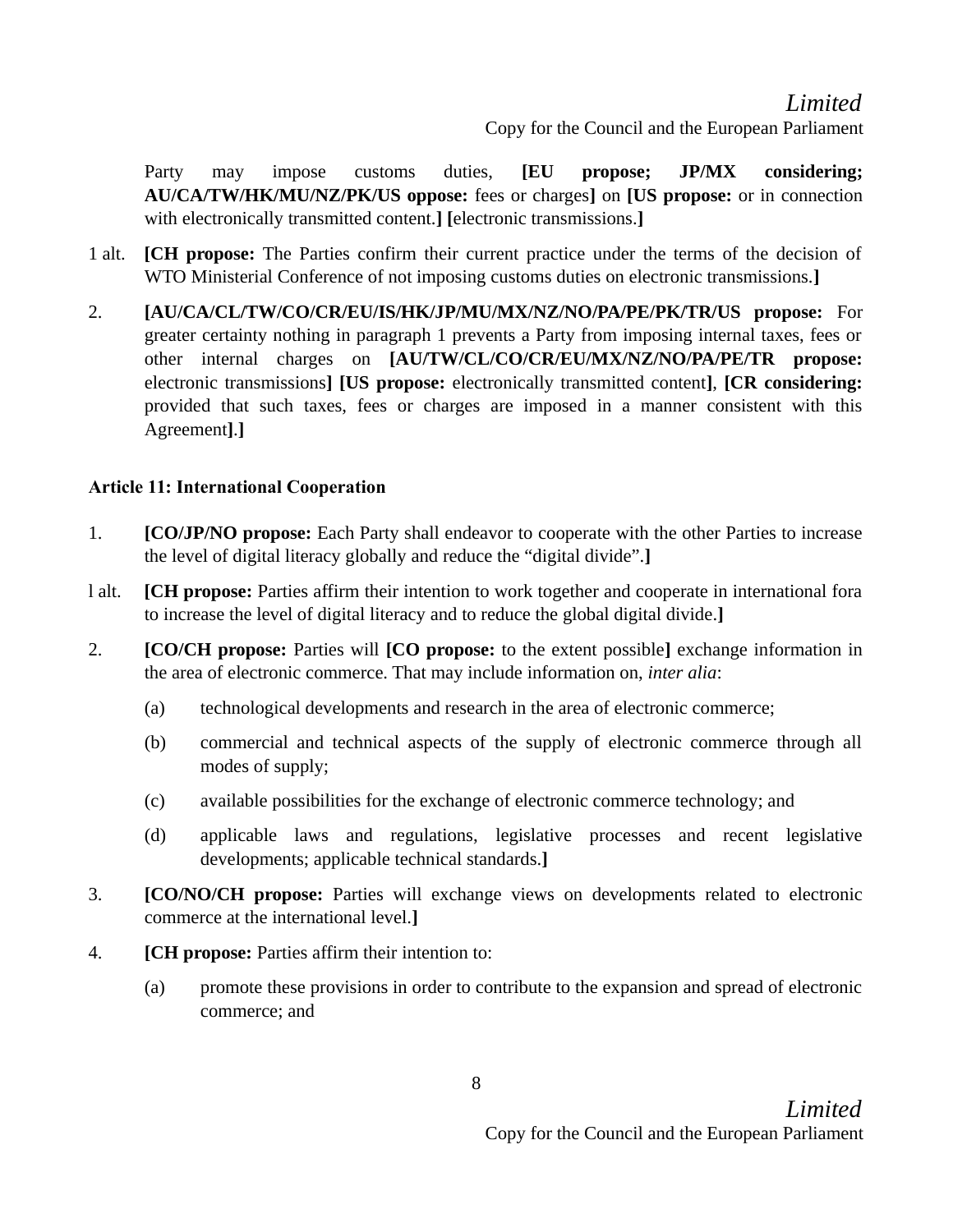# Limited

Copy for the Council and the European Parliament

(b) cooperate with third countries with a view to enhancing national regulatory capacity and to contribute to the spread of electronic commerce which is a powerful tool for promoting economic development.]

### Article 12: Review

[CH propose: Parties intend to review these provisions from time to time, with a view to discussing their implementation and use and to further refining and expanding them, as appropriate.]

### Article 13

[US propose: Nothing in Section III (Electronic Commerce) shall be construed to prevent any Party from taking any action which it considers necessary for the protection of its own essential security interests.]

[JP would like to clarify the meaning of "essential security interests" in paragraph 1 of this article.]

### Article 14: Definitions

For purposes of this Annex:

[AU/CA/CO/US propose: authentication means the process or act of establishing the identity of a party to an electronic communication or transaction or ensuring the integrity of an electronic communication;]

[CA/US propose: computing facilities means computer servers and storage devices for the processing or storage of information for commercial use;]

[CA/US propose: customs duties includes any customs or import duty and a charge of any kind imposed in connection with the importation of a good, including any form of surtax or surcharge in connection with such importation, but does not include any:

- (a) charge equivalent to an internal tax imposed consistently with Article III:2 of GATT 1994, in respect of like, directly competitive, or substitutable goods of the Party, or in respect of goods from which the imported good has been manufactured or produced in whole or in part;
- (b) antidumping or countervailing duty that is applied pursuant to a Party's law; or
- (c) fee or other charge in connection with importation commensurate with the cost of